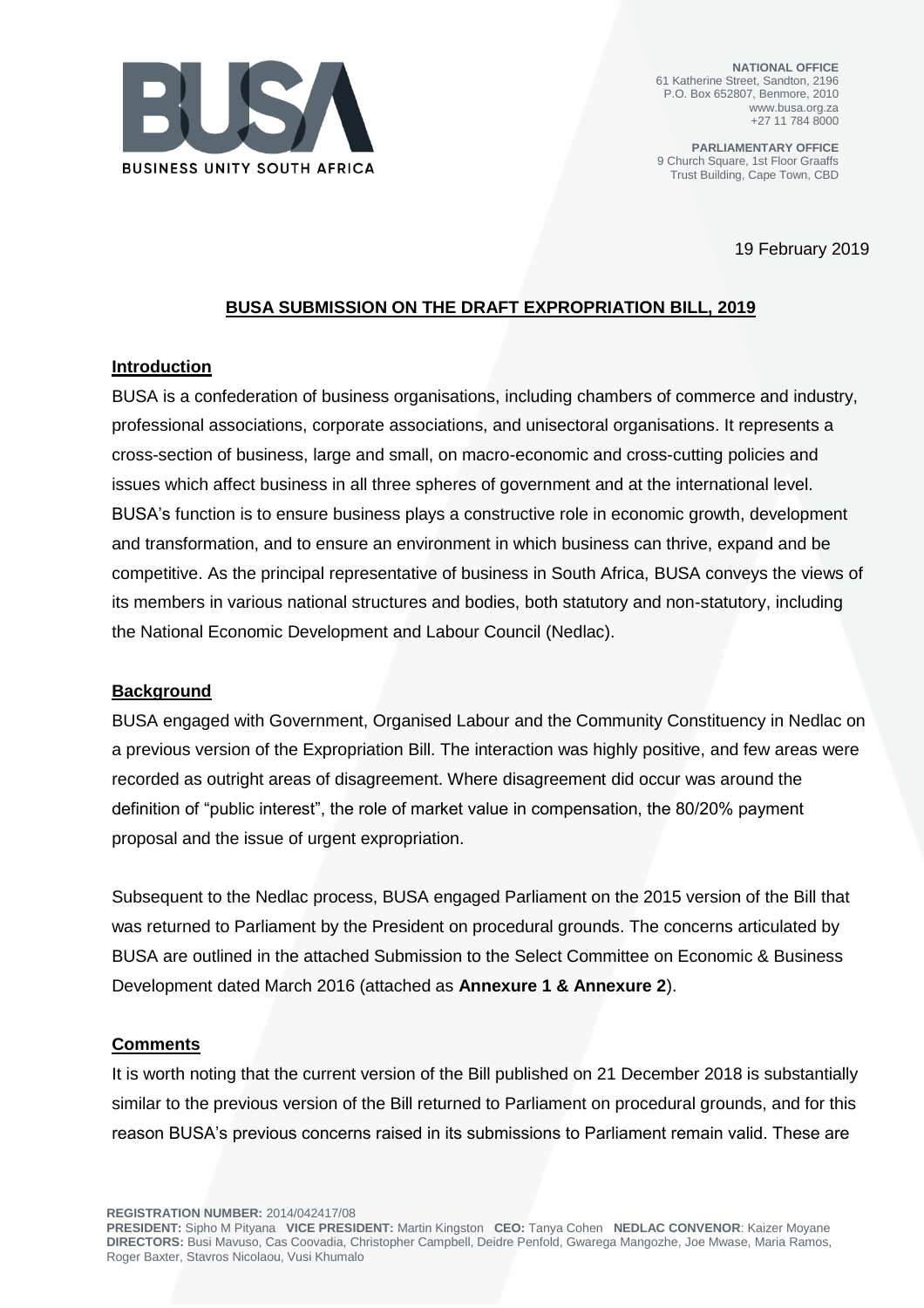rehearsed in detail in the written comments of our affiliate members<sup>1</sup>, which BUSA endorses and encourages government to consider. This submission will not repeat previous and supporting comments (attached to this submission) but rather focus on the changes to the previous version of the Bill. BUSA understands these to relate to the introduction of Sections 12 (3) and 2 (2).

At the outset, it is worth noting that the addition of the Sections 12 (3) and 2 (2) take place within the context of the recent Constitutional Review Process on the possible amendment of Section 25 of the Constitution and in this regard, BUSA's submission (**Annexure 5**) are relevant insofar as expropriation without compensation is concerned. Of critical importance is the fact that the very intentions of pursuing expropriation without compensation, namely, to advance socio-economic development and transformation, are likely to be undermined by undermining investor confidence in established property rights. Whilst BUSA is encouraged that the Bill (12 (3)) appears to require that the payment of nil compensation must be "just and equitable" taking into account all relevant circumstances, BUSA has a number of concerns regarding the current wording of 12 (3):

- 1. On its current wording, clause 12(3) does not limit the circumstances in which nil compensation may be paid to those set out in paras (a) to (e). In other words, paragraphs (a) to (e) do not constitute a closed list, which creates uncertainty. This is clear from the phrase "including but not limited to". Accordingly, the clause allows for the possibility of compensation being nil where that is just and equitable, provided that "land is expropriated in the public interest". The concept of public interest is wide. It includes but is not limited to land reform or natural-resource reform (s 25(4)(a) of the Constitution and the Bill's definition of "public interest"), and it could include any instance where there is some public benefit served by the expropriation. The effect would seem to be that the state may pay nil compensation for almost any expropriation of land where it is "just and equitable" to do so. While this is arguably in any event the position under s 25 of the Constitution as currently framed, BUSA proposes for the sake of investor certainty that the Bill more precisely identify circumstances in which nil compensation might be payable.
- 2. It is somewhat unclear whether paragraphs (a) to (e) are factors (or circumstances) to be taken into account in determining whether nil compensation is just and equitable or whether the listed circumstances are instances in which nil compensation is considered to be just and equitable.
- 3. The phrase "purely speculative purposes" in para (b) is unduly unclear and fails to take into consideration the fact that property acquisition for speculative purposes constitutes a

fundamental component of a mixed economy. The danger lies in the fact that the current

 $\overline{a}$ 

<sup>1</sup> These include, *inter alia*, the submissions of the Agricultural Business Chamber (Annexure 3) & AGRI SA (Annexure 4).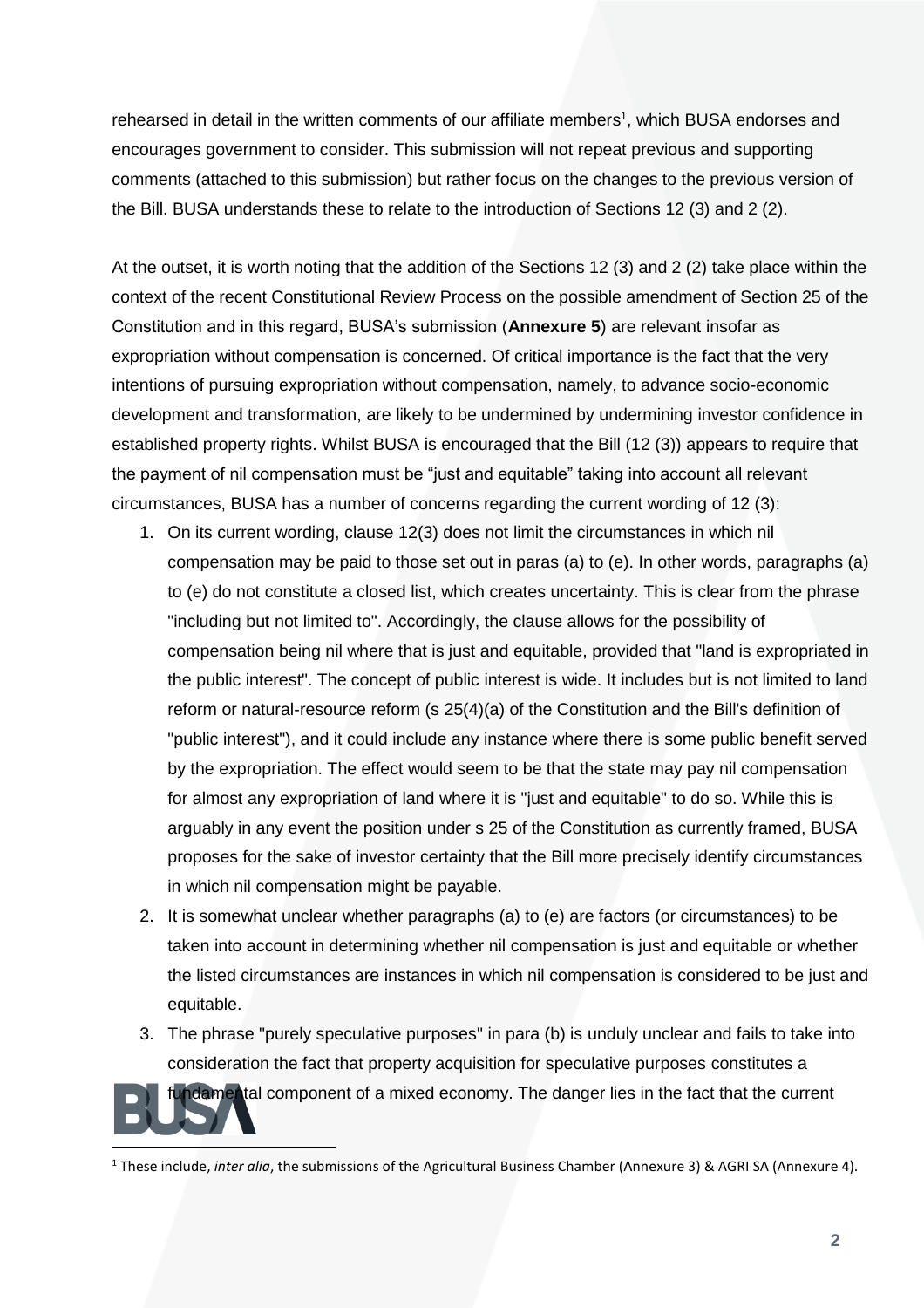broad wording may be interpreted to encompass all fixed property holdings where the property owner does not him / herself occupy the property as inherently speculative in nature. This would affect property developers, insurers, banks or any investors in property. The concern of BUSA is that although this may not necessarily be the intention of the government, which may not harbour any intent to interpret the provision this broadly, this is of little comfort to investors, both local and international, who require some degree of certainty of compensation in the event of expropriation.

4. Similarly, whilst BUSA has no in principle objection to 12 (3) (a) dealing with land occupied by labour tenants, this provision may conceivably apply to an overly broad range of land. In particular, the use of the phrase "used" (in addition to "occupied") arguably extends the ambit of this provision materially. Again, investor certainty is reduced.

The publication of the Bill coincides with a period of persistently low economic growth. National Treasury's forecasts for GDP growth in 2019 are 1.7% (forecasts in recent years have significantly over-estimated actual GDP growth) and the country has only recently emerged from a recession. At over 27% (according to the narrow definition), unemployment remains unsustainably high. With current economic growth levels lagging global GDP growth of 3.7% (and especially emerging market peers at 4.7% forecast growth), South Africa's low growth levels appear to be the result of domestic structural constraints and the regulatory environment. It is trite to repeat that growth at current levels is insufficient to reduce unemployment or meaningfully impact over the long term on poverty levels. At 1.55% growth per annum, South Africa's population growth is significantly exceeding GDP growth, implying that South Africans are becoming poorer. Income levels are also deteriorating – largely due to the high unemployment figures. On the demand side, consumers are under significant pressure with the recent VAT increase, excise increases and increases in administered prices. To compound matters, serious fiscal pressures exist with continued worry about ratings downgrades and outflows of capital. Fiscal relief, given high debt levels compounded by the debt levels of SOEs, is not possible for the foreseeable future, implying that investment should for the most part be forthcoming from the private, as opposed to the public, sector.

In this context, economic growth is essential and a regulatory environment supportive of growthenhancing reforms to encourage investment and job creation are urgently required. However, a precondition of this is stable property rights and South Africa's recent drop in global rankings (from 56 to 97 in the World Economic Forums Global Competitiveness Report 2017/18) appears to demonstrate uncertainty among investors regarding the country's risk / return ratio. The introduction